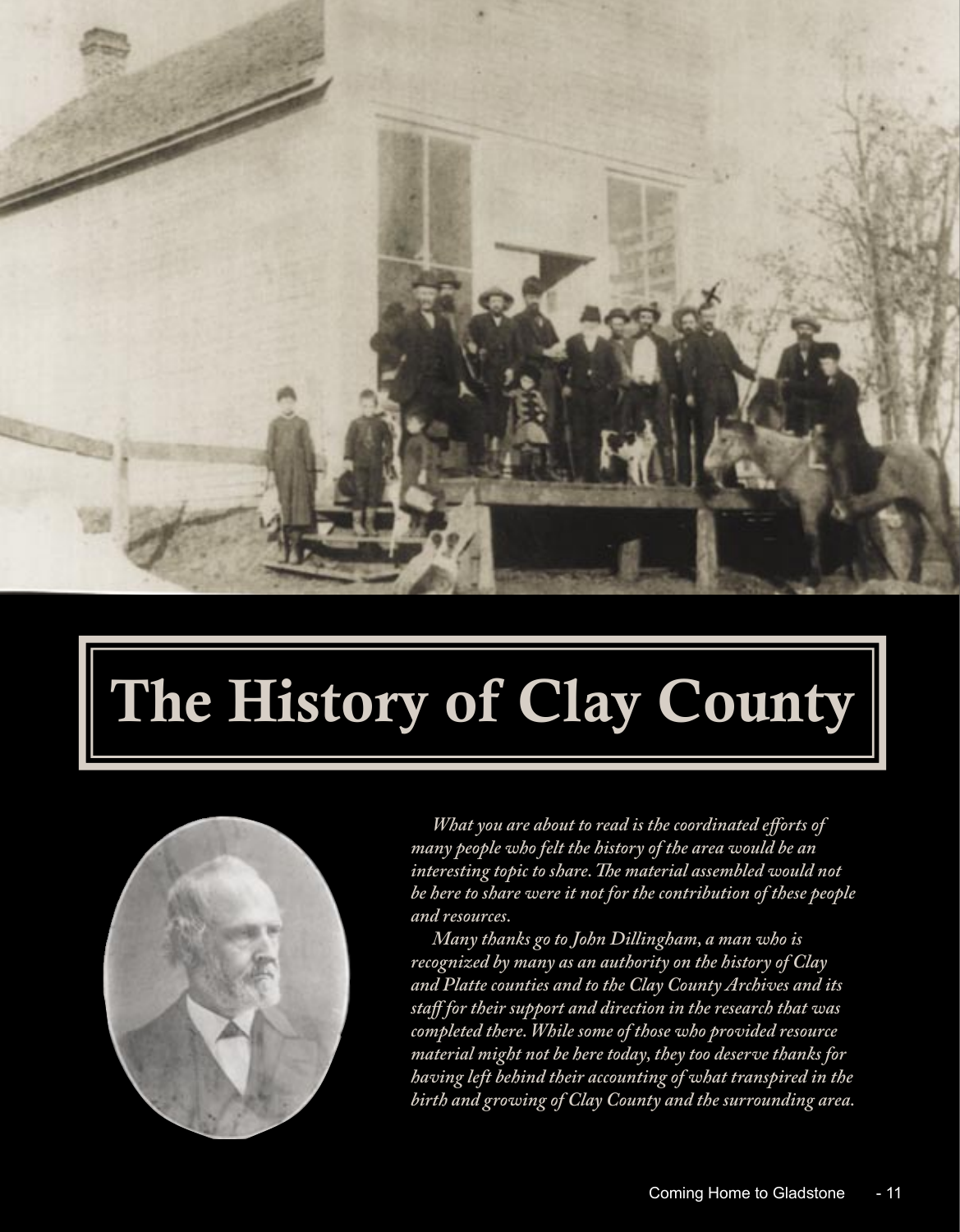

*The Atkins Home, originally built in Clay County on land that was to be in Gladstone, Missouri. The original log structure built around 1822 still stands surrounded by the current home.*

For just a moment, stop and look out your window.<br>
Can you imagine a time when you would look out<br>
and see nothing? A time when all you saw was tall<br>
prairie grass, your own vegetable garden, a milk cow and maybe Can you imagine a time when you would look out and see nothing? A time when all you saw was tall a few chickens? A time when maybe the only passerby was an occasional Indian, trapper or hunter? A time when there was no organized neighborhood, paved roads or automobiles?

Now think about this: You decide to move 1,600 miles from here, and it is going to take you 147 days to get there. One hundred and forty-seven days because your average dailytravel distance is 11.5 miles. One hundred and forty-seven days to travel a distance that you could drive today in three days or fly in four hours. Would you go? Remember, we are talking about 147 days of sleeping in a wagon or on the ground, crossing mountains with no roads and maybe dealing with Indians who may or may not be friendly, never knowing what category they would fall into. Not being able to bathe everyday, in fact not even sure where you will find water next and knowing that you most likely will not meet anyone else along the way. There certainly are no big towns to stay in, no hotels and no running water other than what you find in a creek or river.

Before the Civil War, we were a place on the way to somewhere. When Clay County's first white settlers arrived, they came mainly from the Kentucky and Tennessee area. At the time they began settling in the county, they were truly pioneers settling on the very edge of civilization. To the west of the county was unknown territory, Indians and, for many, the hopes and dreams of a brighter future.

The Missouri Legislature established Clay County, Mo., as a county on January 2, 1822. Gallatin and Fishing River were the first townships established, and they were established on the same day the county was established. Liberty followed and was considered the first town in Clay County when they incorporated on May 2, 1825. The county boundaries extended north to the Iowa line over a territory of 2,000 square miles. It wasn't until 1833 that its size was reduced to its present-day size of 402 square miles. The 1836 Platte Purchase added 3,149 square miles to the state. The move to acquire this land started in 1835, was agreed upon in 1836 and declared a part of the state by President Van Buren on March 28, 1837. The Indians who the land was purchased from were the Ioway, the Sac and the Fox tribes. The negotiation of the purchase price that was agreed upon included \$7,500 for their land. The building of five comfortable houses for each tribe; divide 200 acres of land; fence 200 acres of land; furnish them with a farmer, blacksmith, teacher, interpreter and agricultural implements; and furnish them with livestock and a variety of other items. The tribes at the time numbered 1,000 Ioways, 1,200 Fox and 500 Sac. The tribes agreed to move west of the Missouri River to what is now known as Kansas and Nebraska.

In 1822, the population of Clay County was just 1,200 people, and the price of an acre of land was just \$1.25. By 1850, the population had grown to 10,332. The census information indicated 7,585 whites, five free colored and 2,742 slaves in our county. Fewer than 1,000 people were attending school in 1850.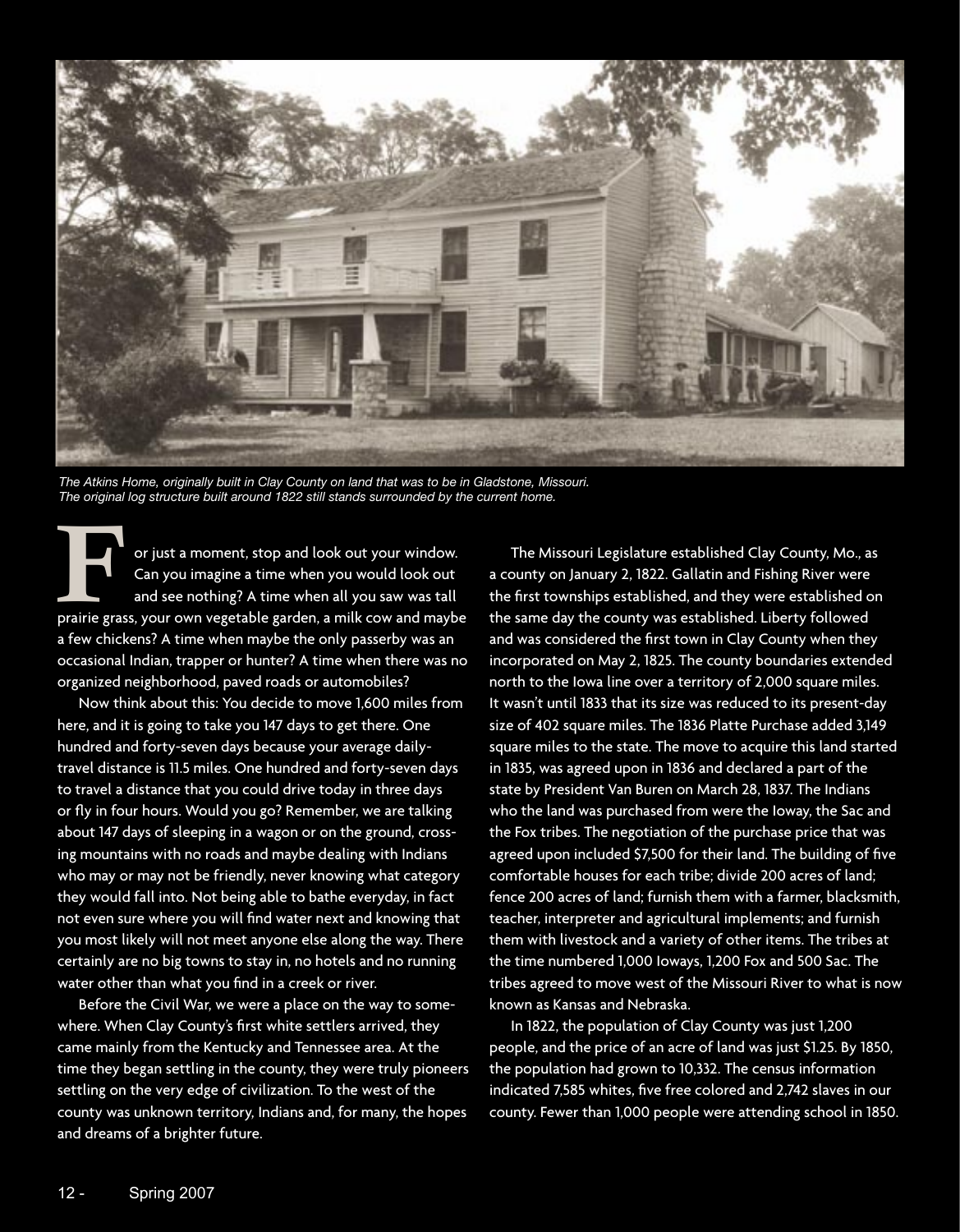People make history, and during our three-part segment, we will introduce you to a number of individuals who shaped our history. Many of these names you've heard of or will recognize. Individuals such as Col. Alexander Doniphan, Maj. Alvan Lightburne, Frank and Jesse James, David Rice Atchison, Robert Hugh Miller, Rev. Robert James, Joseph Smith, Maj. John Dougherty, along with Shubal Allen, Major Vivion, Peter Barnett, Thompson-Lampton, Woods and Dillingham.

We will introduce you to some of these people and the history of our county.

### Prominent People in Early Clay County



*Ryan's Sawmill was located behind the Streets Store near what is now NE 68th & N. Campbell.*

 $\prod$ n the days of the pioneers, settlements clustered around<br>I mills, blacksmith shops and the river. Prior to 1826, there were said to be settlements at Shoal Creek, Fishing River, Platte River and on the Missouri River. One of the most essential and most honored of all pioneer callings was that of blacksmith. Without him civilization could not have survived. The blacksmith was a laborer of the heaviest type and had the most-skilled training. He was known to beat a plowshare into a sword and then beat the sword back into a plowshare whenever necessary. These men did more than a simple line of work. They built wagons, made yokes and shod oxen for farm uses. Among the pioneer blacksmiths who contributed to the progress of Clay County were George Stone, William Wymore, John Berry, Vick Brayer, Robert Atkins, Wallace Wood and Ed P. Armstrong. A part of the research for this series on Clay County and



*A Blacksmith Shop located in Liberty, Missouri on Kansas Street.*

Gladstone history included several visits with John Dillingham. John has spent a great deal of time studying and learning the history of the Clay-Platte area. He has some excellent resources, in that his family and his mother's family were early settlers and inhabitants of this area. His mother and father are able to provide him with their recollections of the past in support of the family history. When we ask John who needed to be included in this series and who played "key roles" in the history and development of Clay County, he said that there were some folks who shouldn't be forgotten. We will begin our story with a look at some of these key people.  $\blacktriangleright$ 

*Page 11 Top photo: The Acme Springs Store was located in the general area of Happy Rock Park. Members of the Bender family are seen in this photograph taken in 1886. Bottom photo: Peter Burnett*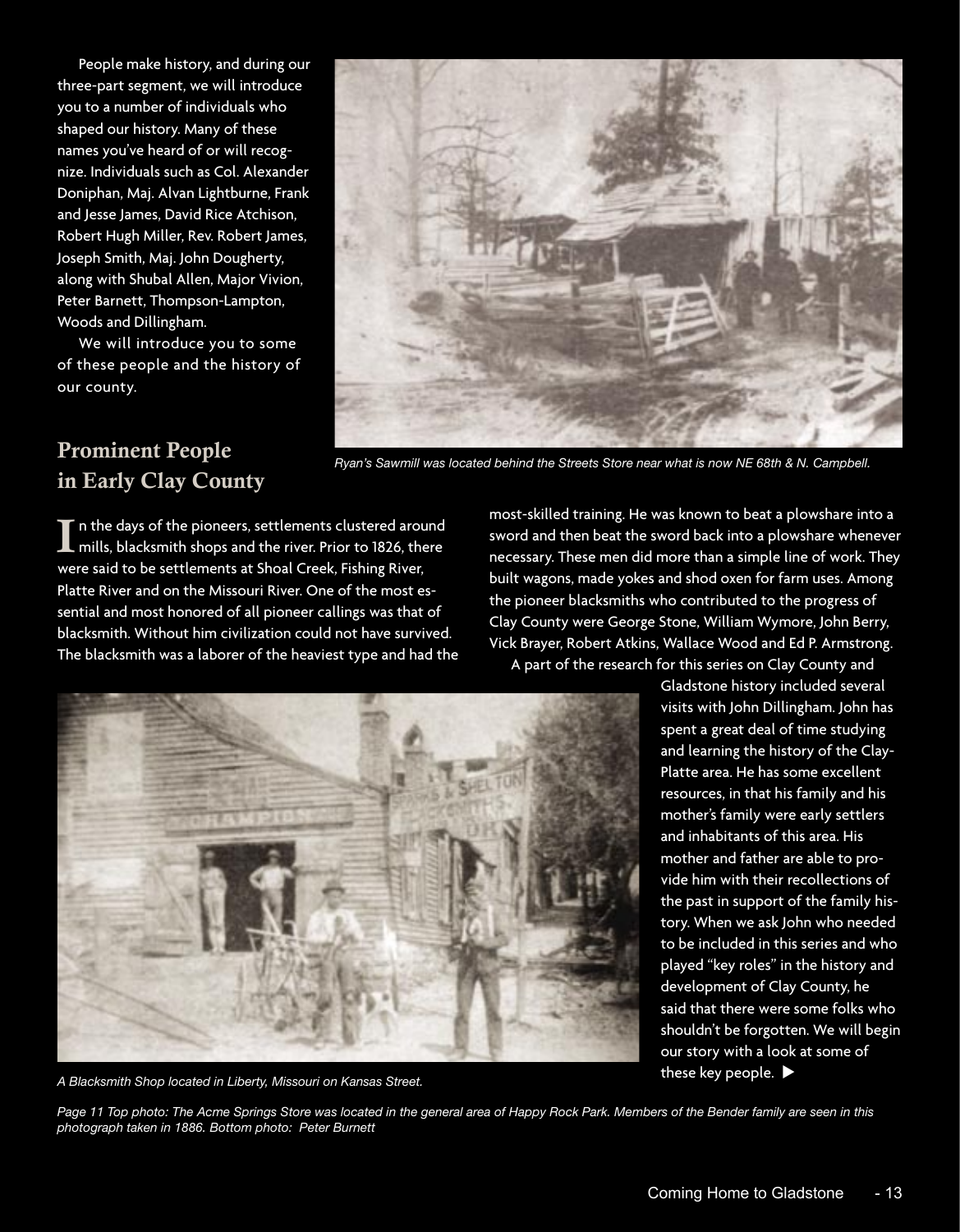#### PETER BURNETT



f you couldn't hunt, you were going to have a tough time  $\blacksquare$  making it as an early Missouri settler. Wild game was abundant, and farming wasn't quite established yet, not to

mention that it does take time to grow those crops. The wild game of the area were rabbit, deer, squirrel, bear, turkey and prairie chickens, and in the right time of the year, waterfowl were abundant. Born in Nashville, Tenn., in 1807, Peter Burnett moved to Missouri as a young boy with his family in 1817. Originally settling in Howard County, Mo., they moved to Clay County in 1822.

The move to Clay County was not easy and, for the time, expensive. Their household furnishing were shipped from St. Louis up river to Liberty Landing. The 250-mile trip took 40 days to complete with the boat carrying their belongings being pulled up river by men on the shore with ropes attached to the boat. From all indications, the water level was extremely low in the river and this was the only way to move the boat. The men onshore are reported to have had to cut through the willows on the bank to make

a path to walk. The cost to have items shipped was expensive with the labor required, no doubt, having some bearing on those costs. Examples of shipping costs include coffee at 50 cents per pound, sugar at 25 to 37.5 cents per pound, calico at 37.5 to 50 cents per yard and brown cotton at 25 to 37.5 cents. Iron and salt, essentials to a farmer, were "very expensive" to ship and "hard to afford."

As a farming family, land was important to the Burnett family, and they purchased a tract of land that was 160 acres for \$1.25 per acre. This land needed to be cleared before it could be farmed. Burnett recalls in his book "provisions were scarce and high," forcing them to rely on their ability to raise crops that could be sold. They were successful, but just like things today, as the supply increased, the demand seemed to diminish and the prices dropped. For example, Indian corn was 10 cents a bushel, wheat 50 cents and pork \$1.25 per 100 pounds. In 1832, you could rent a log house in Liberty for \$25 a year; pork was \$1.50 per 100 pounds, wood \$1 per cord, corn meal 25 cents per bushel, potatoes 20 cents per bushel and chickens 75 cents per dozen.

Peter Burnett studied law and eventually became a lawyer. In 1839, Burnett, along with Alexander Doniphan and Amos Rees, were hired to represent Joseph Smith Jr., Sidney Rigdon, Lyman Wight and other Mormon leaders who were being held in the Liberty Jail. They, Smith and the others, were charged with treason, arson and robbery.

Burnett eventually became the district attorney for the newly formed circuit comprised of Andrew, Buchanan, Platte, Nodaway, Holt and Atchison counties that were acquired in the Platte Purchase. Living in Weston, Burnett left on May 22,



*Streets Store which also housed the post office was located in what is now Gladstone, Missouri at NE 68th Street and N. Campbell.*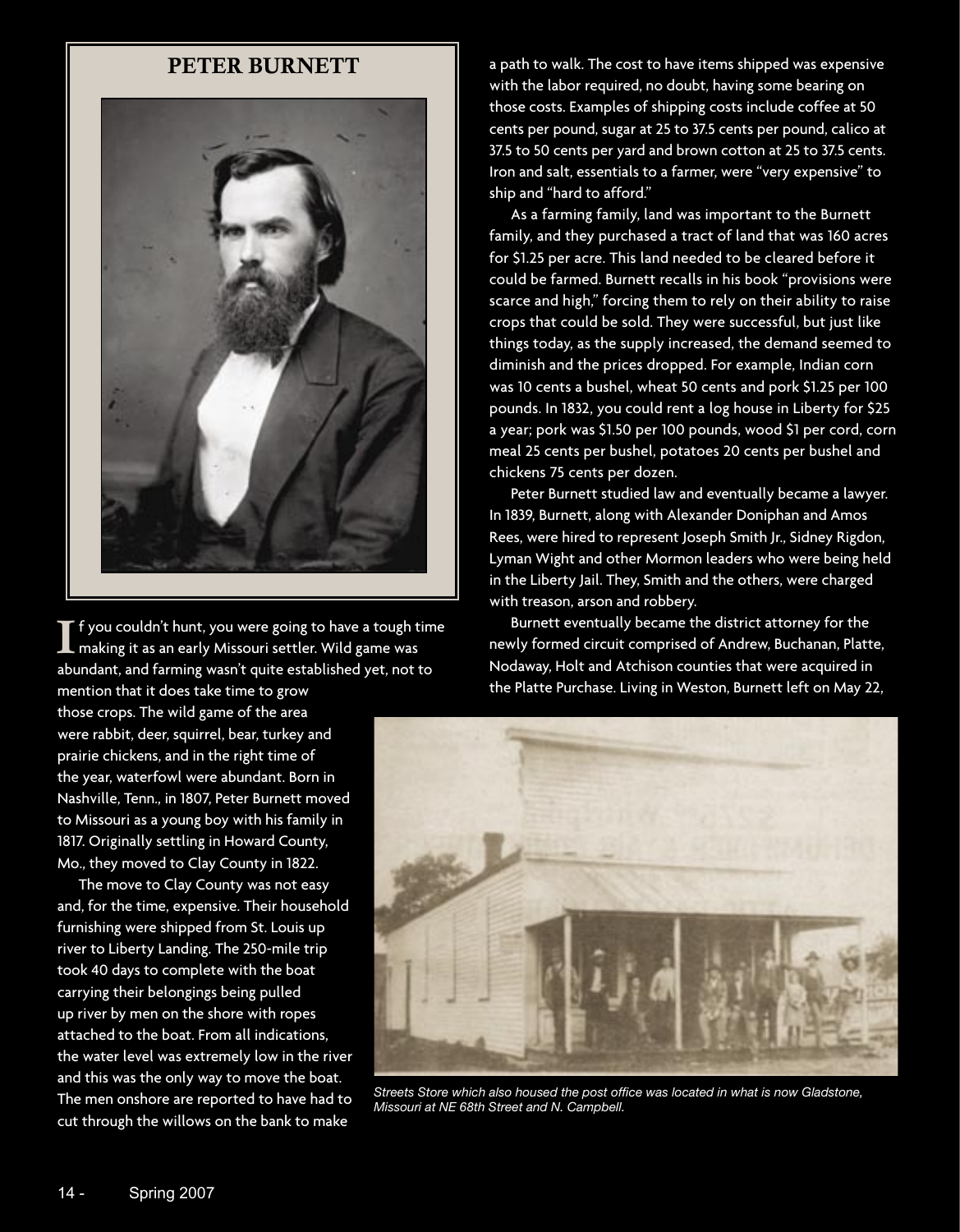

*The Arsenal located at Liberty Landing.*

1843, for Oregon, and on August 27, 1843, he found himself in the Rocky Mountains. He reached his destination of Fort Boise on October 16, 1843, having traveled 1,691 miles in 147 days. The average distance traveled in one day was 11.5 miles.

*Information taken from "Recollections and Opinions of an Old Pioneer" by Peter Burnett 1880.*

#### DAVID RICE ATCHISON U.S. President for one day



avid Rice Atchison was born in Frogtown, Ky., in 1807. He attended Transylvania College in Lexington at the age of 14 and graduated four years later. After graduation he was admitted to the Kentucky Bar in 1829, and in 1830, he moved to Liberty, becoming the second lawyer in Clay County. He enjoyed a career in law practice and politics that began with his election to the Missouri House in 1834. One of his notable acts was to serve on the committee, petitioning Congress for the Platte Purchase. His efforts were notable to the extent that one of the counties formed in the Platte Purchase was named after him. Based on the information available, the addition of the successful Platte Purchase is the only time a state added to its size after being recognized as a state.

In 1841, a new judicial circuit was established for the six counties of the Platte Purchase, and Atchison was appointed as the first circuit judge for this area. Two years later, he was appointed by the Governor of Missouri to fill the vacancy left in the United States Senate by the death of Senator Linn. Atchison was just 36 years old and was not only the youngest Missouri senator to hold office, but he was also the first senator from western Missouri. Atchison was elected to be president pro tem of the Senate during his second term in office. In 1849, he was reportedly the United States President for one day, when the term of President Polk and Vice President Dallas expired. President-elect Zachary Taylor refused to take the oath of office on the Sabbath, and thus Atchison, as Senate president pro tem, became President for one day at the age of 42 years and 11 months.

As a senator, Atchison was a moving force in the repeal of the Missouri Compromise as a part of the Kansas-Nebraska Act of 1854. The Missouri Compromise was a bill that was passed when the Missouri Territory moved for statehood in 1820. The bill prohibited slavery in the remainder of the Louisiana Purchase. The purpose behind such a compromise was to maintain an equal number of free and slave states.  $\blacktriangleright$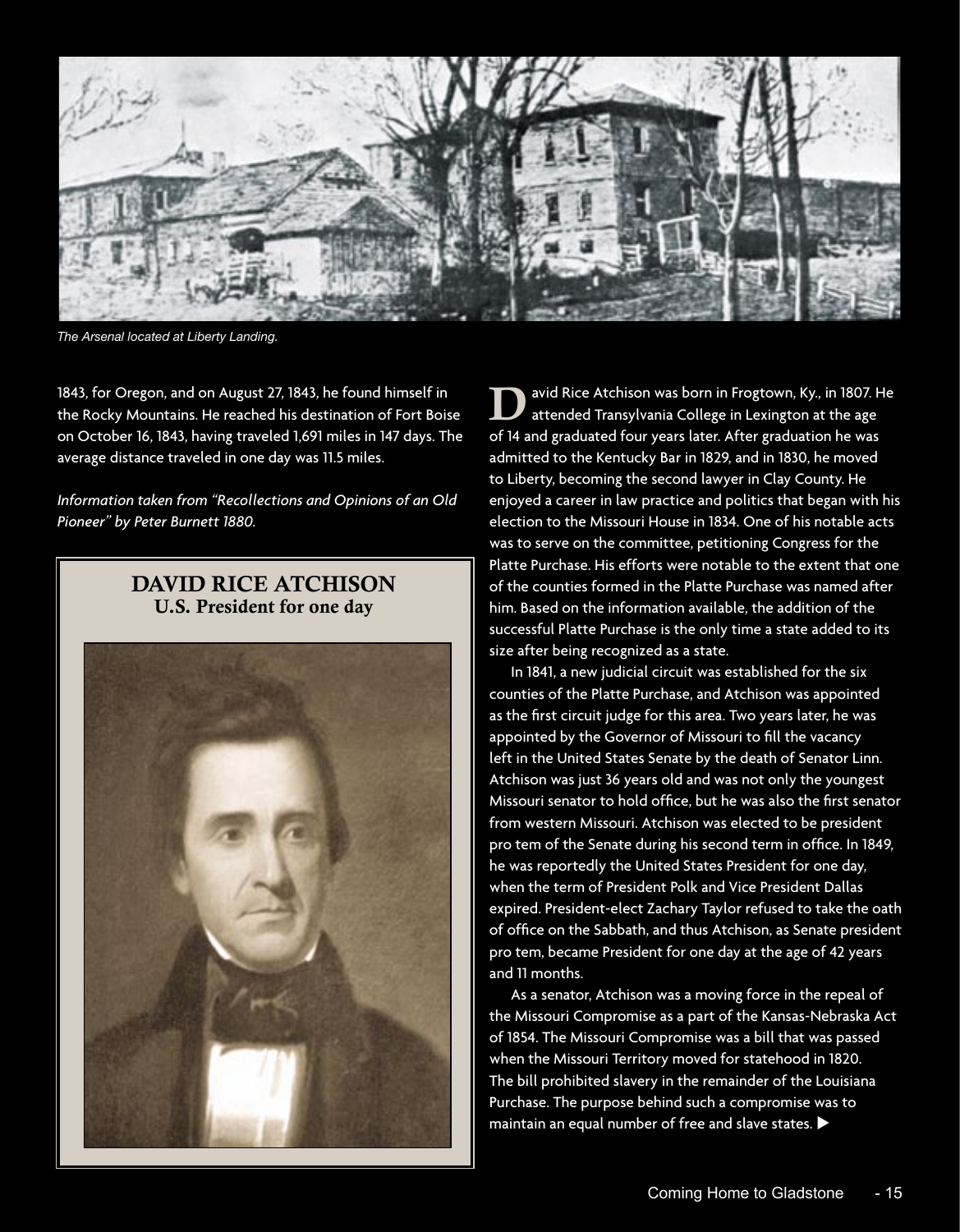The repeal of this act allowed slavery to exist in Missouri. A driving factor in this was to avoid having a slave region to the west of Missouri, now known as Kansas.

*Information taken from the Frontier Politician by Moore, Early History by Moore and Proslavery Background by Malin.*

#### JOHN DOUGHERTY



ohn Dougherty was born in 1791 in Nelson County, Ky. When he was 17 years old, he ran away to St. Louis and joined an expedition to the northwest of the Missouri Fur Company of Sarpy, Picot and Choteau. He was hired to be a hunter for the expedition. It was not long after they started that Dougherty was nicknamed "Iron Leg" because of his demonstrated endurance on the trail. He spent seven years in the mountains and learned seven Indian languages and French from the trappers. In 1819, Dougherty worked as a translator for Major Benjamin O'Fallon, who was the Indian agent for the upper Missouri tribes. In 1821, Dougherty succeeded O'Fallon as the Indian agent. Dougherty continued to enjoy success working with the Indians and eventually accepted a position at Fort

Leavenworth, where he administered the Indian department policy for all the area above the mouth of the Kansas River. His primary goals were to bring peace among the tribes and to teach them agricultural skills. This was an exceptional challenge considering that these people, like Dougherty, were traditionally hunters and not farmers. Dougherty continued to work as an Indian agent until June 1839.

At the age of 46, Dougherty started a new career in freighting for the government and as a sutler at Army posts. He bought land in Clay County that included several thousand acres north of Liberty. In 1855 and 1856, Dougherty built a mansion on his land that was said to be the finest home west of the Mississippi River at a cost of \$20,000. This mansion was named Multnomah in memory of the falls in the Columbia River Gorge. Multnomah was neglected for many years and burned down in 1963.

Dougherty did serve one term in the General Assembly, but returned home to farm his large estate with the 56 slaves he owned. His sons owned 13 slaves on the adjoining farms. As a prominent slave owner, Dougherty chaired an April 1855 county meeting that voiced approval of the destruction of the *Parkville Luminary* press by a pro-slavery mob. The people were angry because the editor was opposed to Missourians voting in Kansas Territory.

*Information taken from Major John Dougherty by Eldridge, Southern Interest by Craik, Historic Clay County by Fuefhausen.*



*Multnomah built by John Dougherty in 1855 for \$20,000.00. The mansion burned down in 1963.*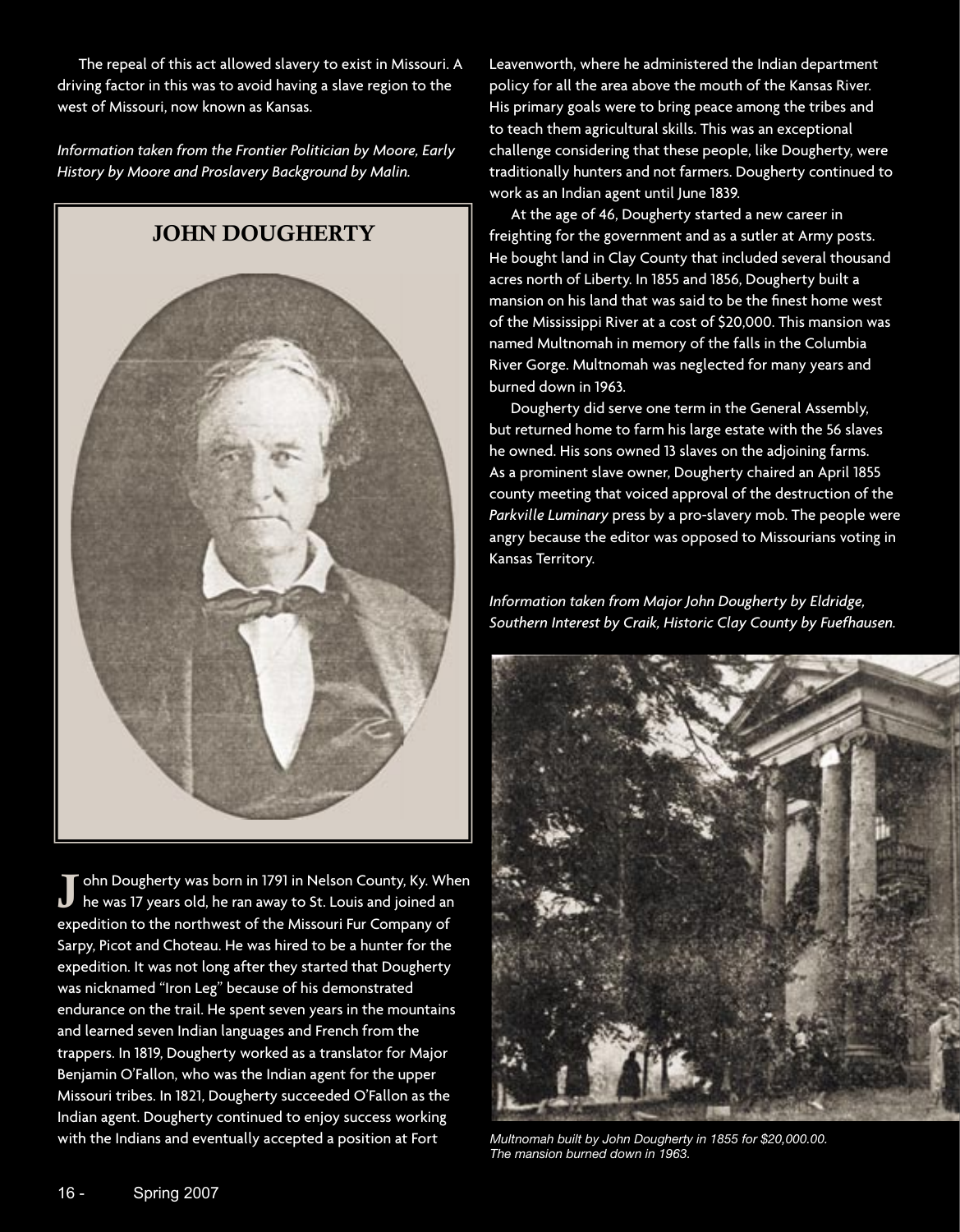#### ALEXANDER W. DONIPHAN



emembered as a statesman and a solider, Doniphan was born in Mason County, Ky., on July 9, 1808. His father



passed when he was 5 years old and bequeathed to him one slave boy and part of the family farm. Having gone to live with an older brother in Augusta, Ky., he entered Augusta College at the age of 14 and graduated four years later. He studied law with a local firm and was admitted to the bar in 1829. He first located his practice in Lexington, Mo., "riding circuit" with the judge and his fellow lawyers, Abiel Leonard and David Atchison. He followed Atchison to Liberty and established his law practice there in 1833. Doniphan built a strong reputation as a criminal lawyer during this time, gaining a great deal of fame.

Doniphan and Atchison became friends, having many things in common, including hunting and fishing. They often participated in games at local taverns and

enjoyed meeting each other in the courtroom. The Mormons retained both men, along with Amos Rees and W. T. Wood, to represent them in their Jackson County troubles. The Mormons had been driven from Jackson County, and their land was taken from them. Doniphan played the lead role in working for a compromise that would lead to the return of the land, and as an officer in the Liberty Blues militia, he also provided protection for the Mormons in their court appearances. There were a number of Mormons who settled in Clay County and their troubles continued. In 1834, Doniphan spoke against the vigilante attacks on the Mormons in a public meeting. He stood and defended the right of liberty for all citizens and individuals. He was in favor of law and order and strongly opposed mob violence. While the inevitable outcome did not have the desired result, he had represented them aggressively enough that he was hired again after the Mormon War of 1838. It was during this period of incarceration that the prophet Joseph Smith and Mormon leaders Sidney Rigdon and Lyman Wight were held in the Liberty jail.

In 1846, Doniphan joined the Missouri volunteers as a private for the Mexican War. While he enlisted as a private, he was elected to the rank of Colonel of the First Missouri Volunteers. Doniphan's approach to dealing with his men was a little unorthodox and called into question by regular Army Colonel Stephen Kearny. Doniphan's position was that they were 600 miles from contact and there was no need to force submission and discipline on the men and their horses, as that would do more harm than good. As things go, New Mexico fell without a fight; Kearny was promoted; and Doniphan, a lawyer, was left behind in the military occupation to draft laws and a constitution for the newly occupied New Mexico. William Connelly, in a book he wrote about Doniphan, said he led the "most remarkable military campaign in American History." Of course the campaign for Doniphan extended well beyond New Mexico into Mexico as far as Saltillio, the state of Chihuahua, in the defense of Texas and supported the United States claim to the Rio Grande as the border. His "irregular" volunteers won battles at Brazito and Sacramento against tremendous odds and with only minimum casualties being sustained by his men.

After the war, Doniphan returned to Liberty, where he became the first superintendent of schools in Clay County. He was influential in obtaining William Jewell College for Liberty. He also became a strong supporter of the proslavery movement in Kansas, but he did not vote in Kansas or participate in raids into the territory. In 1856, he became the director of the Clay County Pro-Slavery Aid Association, raising money for those southerners who wanted to go to Kansas.

*Information taken from Doniphan by Lanius, Doniphan's Epic March by Dawson, Kansas: a cyclopedia of state history.*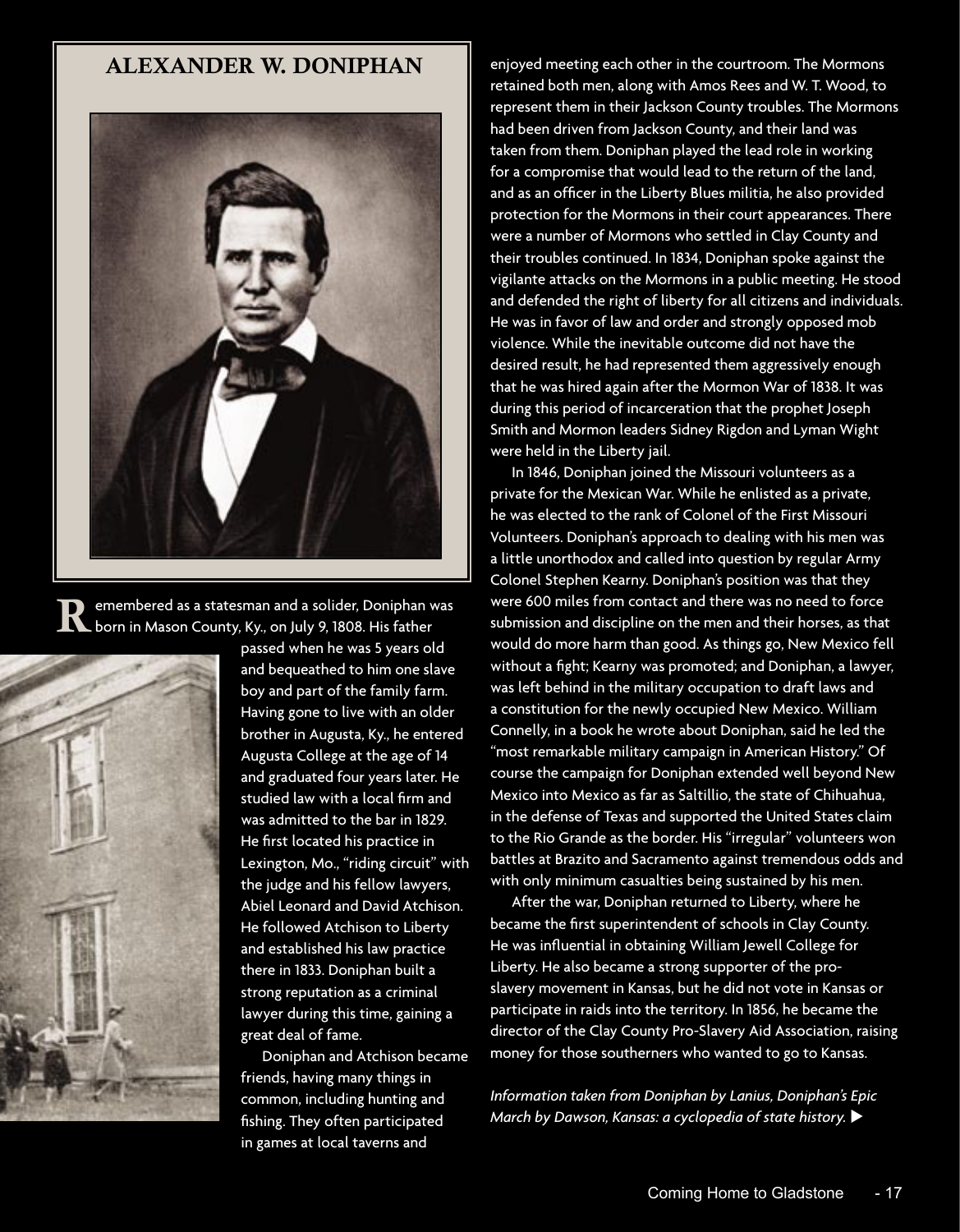

*Hemp was a major crop of the area in the 1800's and a Hemp Press, above, was used to press the hemp into bales.*

 $\mathbf B$  arry was just one of many of the settlements in Clay<br> $\mathbf B$  County. It was established as an Indian trading post in the 1830s. It's been rumored that Indians were prohibited from purchasing alcohol on Indian territory; however, many came to Barry to the Indian Trading Post to purchase their alcohol, so many in fact that a "drive-thru" was created.

Other settlements included Elm Grove, just six miles southeast of Smithville; Randolph, which was also called Blue Eagle and Arnold; Allen's Landing, which became Baxter's Landing and later Liberty Landing; Greenville and Clayville; Gosneyville (now Paradise); Moscow; Mosby; Excelsior Springs; Centerville (now Kearney); and Harlem, a steam ferry landing on the northern bank of the Missouri River. Missouri City was Clay County's only old river town and one that went by several different names—Williams' Landing, Richfield, St. Bernard, Atchison and finally incorporated into Missouri City.

The next issue of *Coming Home to Gladstone*  will feature Clay County entering the Civil War and provide an overview of what many people believed at the time of that war. Of course it has been said, "If we had won the war, the Plaza would be north of the River." It will be another interesting look at the past.

## SLAVERY IN CLAY **COUNTY**

*Throughout our history, many names have been affixed to different people or ethnic groups in our country. This is obvious when you read historical books and documents, and for many, the names chosen are offensive and insulting. This remains the case today and is the result of upbringing, family values, education and acceptance of the fact that it is all right to be different. This article simply reflects some of the names given to a specific group of people in our country at the time of these occurrences. The use of these terms is not intended to insult, defame of hurt any person or group of people.*

**C** lavery is a part of our history, albeit an **U** uncomfortable part. Missouri and Kansas played a large part in determining the freedom of people of color. Missouri's emancipation of slaves was issued two years before Abraham Lincoln's declaration. Slavery was officially abolished in the state on January 11, 1865. By this time, most slaves had freed themselves by either running away, becoming

employed or joining the Union Army. Slaves emancipated in 1865 amounted to \$40,000,000 in investment loss to Missouri slaveholders. Clay County ranked nine out of the top 10 counties in Missouri with the largest number of slaves in 1860. The Clay County slave population made up 26.5 percent of the counties total 13,037 inhabitants.

In 1860, there were 3,572 free colored people in the state of Missouri compared to 114,931 slaves. Top male slaves who were healthy and in good physical condition, when sold, brought about \$1,300 each, and strong, healthy female slaves about \$1,000. In general, most of Missouri slave owners had only one or two slaves. Missouri slaves were used for a variety of tasks. They were employed as valets, butlers, handymen, fieldhands, maids, nurses and cooks. The last known slave auction in the county was held in 1861.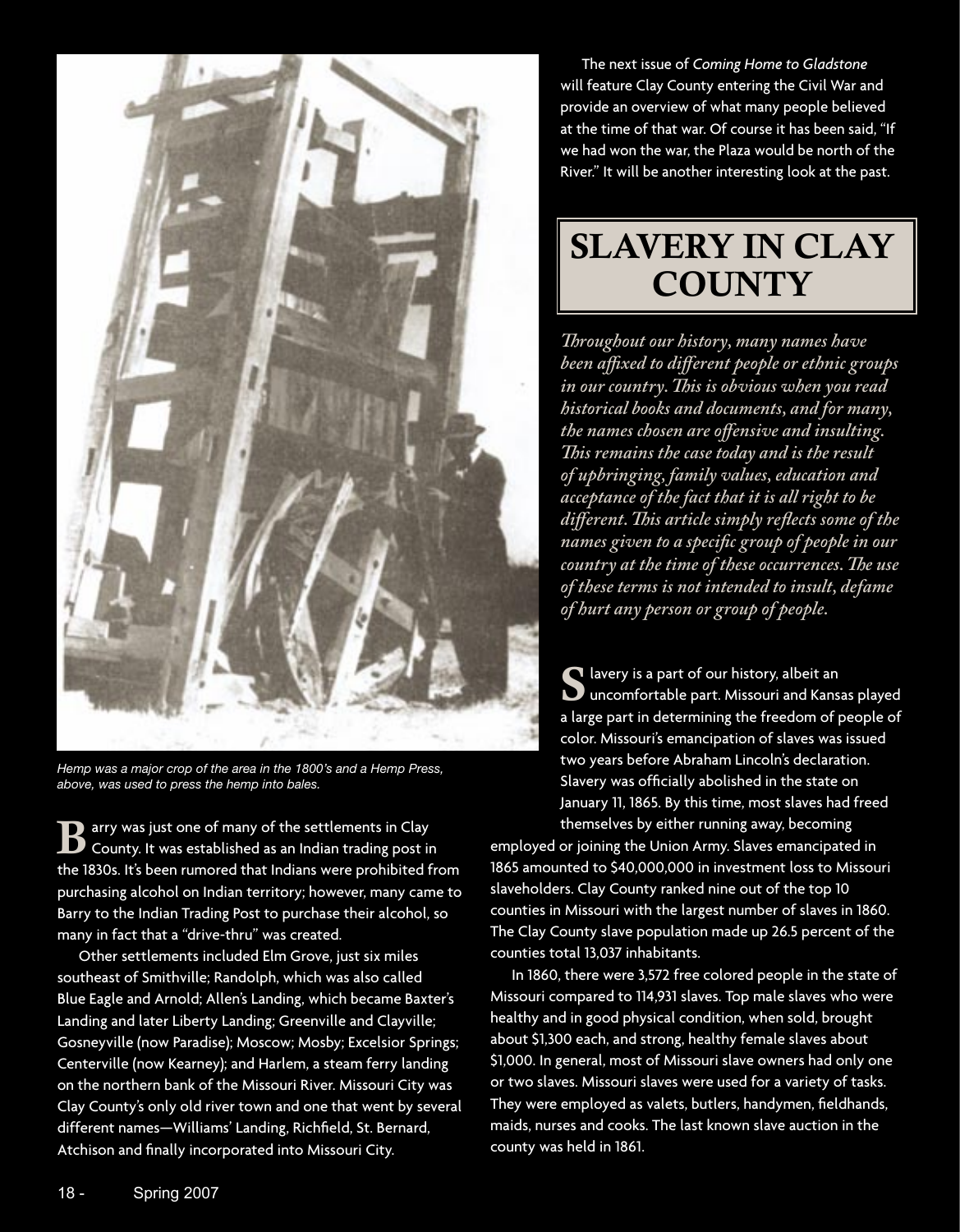Masters often hired out their slaves during periods when the slave was otherwise likely to be unemployed. This was a common practice used by widows.

Missouri slaves, not unlike the landowners, became jackof-all trades. Tools and implements would break and need mending, livestock had to be cared for and buildings built and repaired. Many of the slaves became skilled laborers—blacksmiths, carpenters, masons, bricklayers and horticulturists, as well as general all-around troubleshooters for the entire farm. Two colored blacksmiths in Clay County were known for their exceptional work and are mentioned by name in various historical documents. They were Uncle Shadrack and Tip Walker. The latter was a manufacturer of knives and achieved a wide reputation as an artisan.

Under the territorial slave code of 1804, slaves were made personal property. If a white person assaulted a slave, it was considered trespassing and nothing more. It didn't work that way for the slave; however, and they were severely punished. One could not do business with a slave without the prior consent of the owner; persons found violating that code were subject to paying the owner four times the value of the item bought or sold. Ferrymen or other persons who carried a slave across the Mississippi River without written permission of his owner were required to pay the cost of the slave and damages to the owner.

Slaves walked freely on the streets in Clay County, and in Liberty; however, they were forced to abide by a curfew. Slave patrols were established, and laws passed in the county in 1824 and in Liberty in 1827, which prohibited a slave from being out after curfew. Slaves were punished when found by the patrols. Slaves were not permitted to keep a gun. A slave caught carrying a gun would receive 39 lashes and forfeit the gun. In 1825, a law was passed declaring blacks to be incompetent as witnesses in legal cases involving whites.

In 1847, an ordinance was passed specifically prohibiting the education of negroes was passed. It wasn't until the Missouri Legislature passed a set of school laws, which took effect on March 15, 1866, that colored children began receiving education in the state of Missouri. Among the provisions was one that stated that separate schools should be provided for colored children, where they numbered more than 20 in a district. In January 1865, all slaves in Missouri were declared free at the St. Louis Convention; however, they did not receive the right to vote in the state until 1870. Among Clay County's first  $\blacktriangleright$ 



*The Barry General Store*